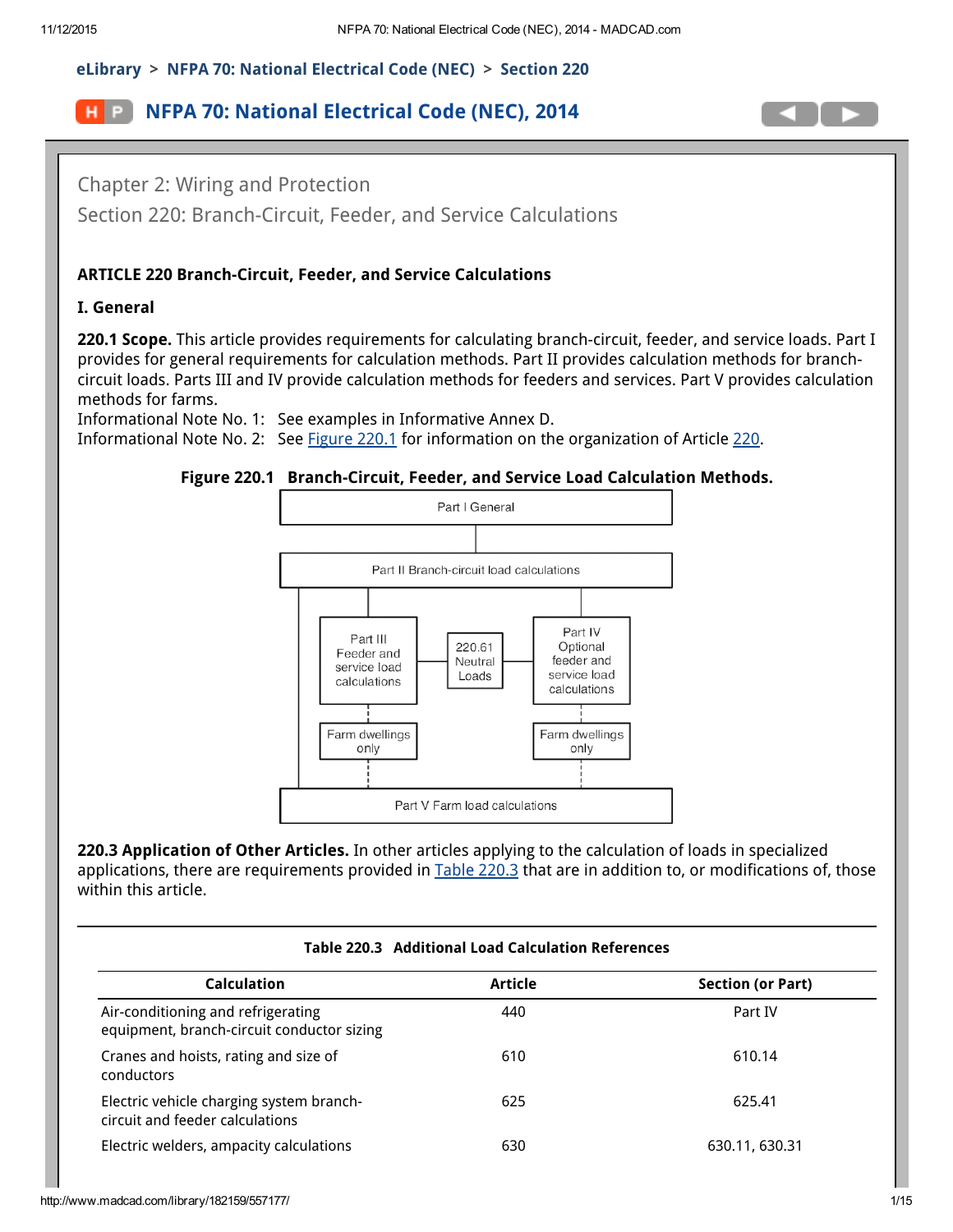| 11/12/2015 | NFPA 70: National Electrical Code (NEC), 2014 - MADCAD.com                                                                 |     |                     |  |
|------------|----------------------------------------------------------------------------------------------------------------------------|-----|---------------------|--|
|            | Electrically driven or controlled irrigation<br>machines                                                                   | 675 | 675.7(A), 675.22(A) |  |
|            | Electrified truck parking space                                                                                            | 626 |                     |  |
|            | Electrolytic cell lines                                                                                                    | 668 | 668.3(C)            |  |
|            | Electroplating, branch-circuit conductor<br>sizing                                                                         | 669 | 669.5               |  |
|            | Elevator feeder demand factors                                                                                             | 620 | 620.14              |  |
|            | Fire pumps, voltage drop (mandatory<br>calculation)                                                                        | 695 | 695.7               |  |
|            | Fixed electric heating equipment for<br>pipelines and vessels, branch-circuit sizing                                       | 427 | 427.4               |  |
|            | Fixed electric space-heating equipment,<br>branch-circuit sizing                                                           | 424 | 424.3               |  |
|            | Fixed outdoor electric deicing and snow-<br>melting equipment, branch-circuit sizing                                       | 426 | 426.4               |  |
|            | Industrial machinery, supply conductor<br>sizing                                                                           | 670 | 670.4(A)            |  |
|            | Marinas and boatyards, feeder and service<br>load calculations                                                             | 555 | 555.12              |  |
|            | Mobile homes, manufactured homes, and<br>mobile home parks, total load for<br>determining power supply                     | 550 | 550.18(B)           |  |
|            | Mobile homes, manufactured homes, and<br>mobile home parks, allowable demand<br>factors for park electrical wiring systems | 550 | 550.31              |  |
|            | Motion picture and television studios and<br>similar locations - sizing of feeder<br>conductors for television studio sets | 530 | 530.19              |  |
|            | Motors, feeder demand factor                                                                                               | 430 | 430.26              |  |
|            | Motors, multimotor and combination-load<br>equipment                                                                       | 430 | 430.25              |  |
|            | Motors, several motors or a motor(s) and<br>other load(s)                                                                  | 430 | 430.24              |  |
|            | Over 600-volt branch-circuit calculations                                                                                  | 210 | 210.19(B)           |  |
|            | Over 600-volt feeder calculations                                                                                          | 215 | 215.2(B)            |  |
|            | Phase converters, conductors                                                                                               | 455 | 455.6               |  |
|            | Recreational vehicle parks, basis of<br>calculations                                                                       | 551 | 551.73(A)           |  |
|            | Sensitive electrical equipment, voltage drop<br>(mandatory calculation)                                                    | 647 | 647.4(D)            |  |
|            | Solar photovoltaic systems, circuit sizing<br>and current                                                                  | 690 | 690.8               |  |
|            | Storage-type water heaters                                                                                                 | 422 | 422.11(E)           |  |
|            | Theaters, stage switchboard feeders                                                                                        | 520 | 520.27              |  |

#### <span id="page-1-0"></span>220.5 Calculations.

(A) Voltages. Unless other voltages are specified, for purposes of calculating branch-circuit and feeder loads, nominal system voltages of 120, 120/240, 208Y/120, 240, 347, 480Y/277, 480, 600Y/347, and 600 volts shall be used.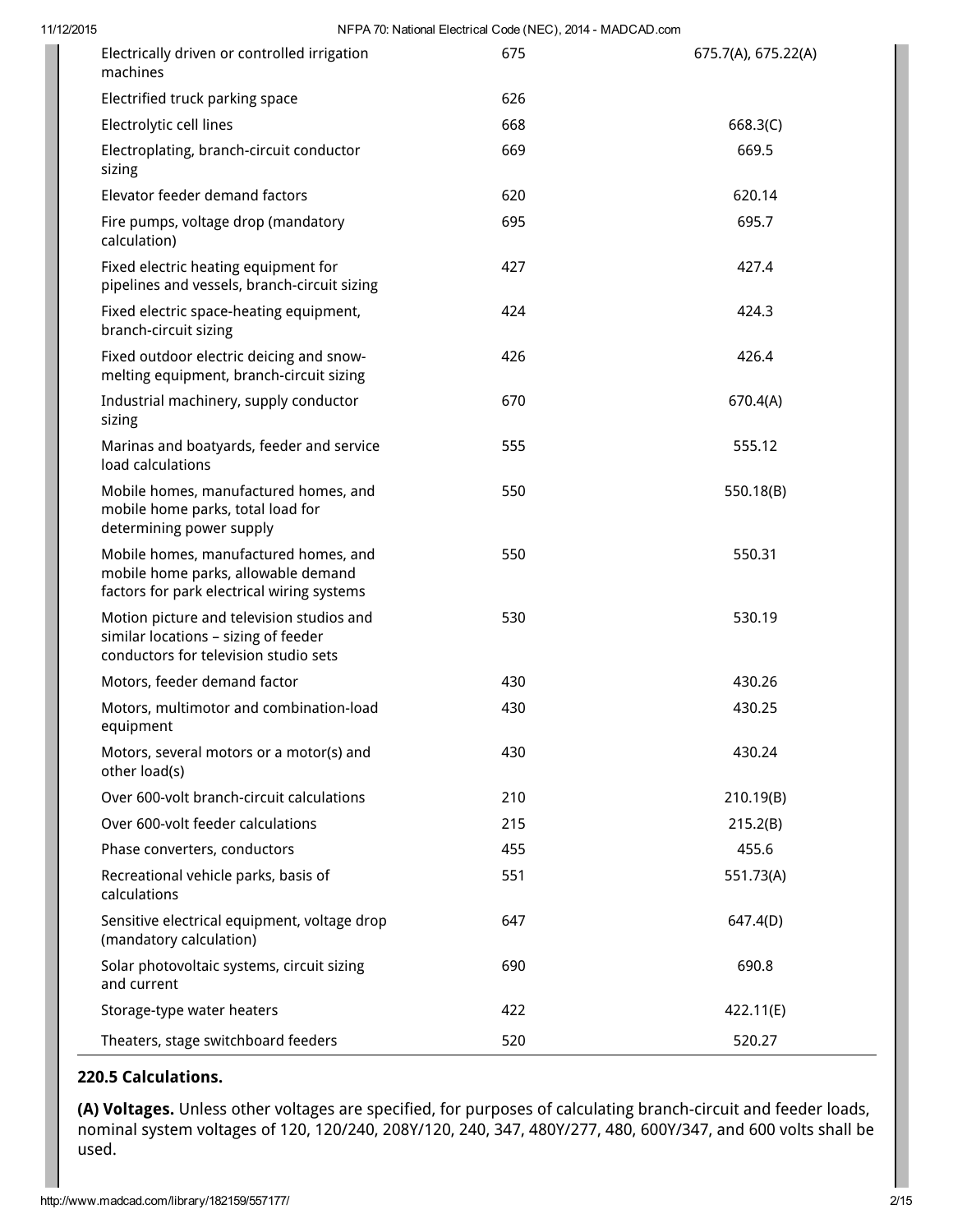(B) Fractions of an Ampere. Calculations shall be permitted to be rounded to the nearest whole ampere, with decimal fractions smaller than 0.5 dropped.

### II. Branch-Circuit Load Calculations

220.10 General. Branch-circuit loads shall be calculated as shown in 220.12, 220.14, and 220.16.

220.12 Lighting Load for Specified Occupancies. A unit load of not less than that specified in Table 220.12 for occupancies specified therein shall constitute the minimum lighting load. The floor area for each floor shall be calculated from the outside dimensions of the building, dwelling unit, or other area involved. For dwelling units, the calculated floor area shall not include open porches, garages, or unused or unfinished spaces not adaptable for future use.

Informational Note: The unit values herein are based on minimum load conditions and 100 percent power factor and may not provide sufficient capacity for the installation contemplated.

Exception: Where the building is designed and constructed to comply with an energy code adopted by the local authority, the lighting load shall be permitted to be calculated at the values specified in the energy code where the following conditions are met:

- (1) A power monitoring system is installed that will provide continuous information regarding the total general lighting load of the building.
- (2) The power monitoring system will be set with alarm values to alert the building owner or manager if the lighting load exceeds the values set by the energy code.
- (3) The demand factors specified in 220.42 are not applied to the general lighting load.

|                                                                                                                                              |                                             | <b>Unit Load</b>                           |
|----------------------------------------------------------------------------------------------------------------------------------------------|---------------------------------------------|--------------------------------------------|
| <b>Type of Occupancy</b>                                                                                                                     | <b>Volt-Amperes/</b><br><b>Square Meter</b> | <b>Volt-Amperes/</b><br><b>Square Foot</b> |
| Armories and auditoriums                                                                                                                     | 11                                          | 1                                          |
| <b>Banks</b>                                                                                                                                 | 39b                                         | 3 <sub>2</sub> b                           |
| Barber shops and beauty parlors                                                                                                              | 33                                          | 3                                          |
| Churches                                                                                                                                     | 11                                          | 1                                          |
| Clubs                                                                                                                                        | 22                                          | $\overline{2}$                             |
| Court rooms                                                                                                                                  | 22                                          | $\overline{2}$                             |
| Dwelling unitsa                                                                                                                              | 33                                          | 3                                          |
| Garages - commercial (storage)                                                                                                               | 6                                           | $\frac{1}{2}$                              |
| Hospitals                                                                                                                                    | 22                                          | $\overline{2}$                             |
| Hotels and motels, including apartment houses without<br>provision for cooking by tenantsa                                                   | 22                                          | $\overline{2}$                             |
| Industrial commercial (loft) buildings                                                                                                       | 22                                          | $\overline{2}$                             |
| Lodge rooms                                                                                                                                  | 17                                          | $1\frac{1}{2}$                             |
| Office buildings                                                                                                                             | 39b                                         | 3 <sub>2</sub> b                           |
| Restaurants                                                                                                                                  | 22                                          | 2                                          |
| Schools                                                                                                                                      | 33                                          | 3                                          |
| <b>Stores</b>                                                                                                                                | 33                                          | 3                                          |
| Warehouses (storage)                                                                                                                         | 3                                           | $\frac{1}{4}$                              |
| In any of the preceding occupancies except one-family<br>dwellings and individual dwelling units of two-family<br>and multifamily dwellings: |                                             |                                            |

### Table 220.12 General Lighting Loads by Occupancy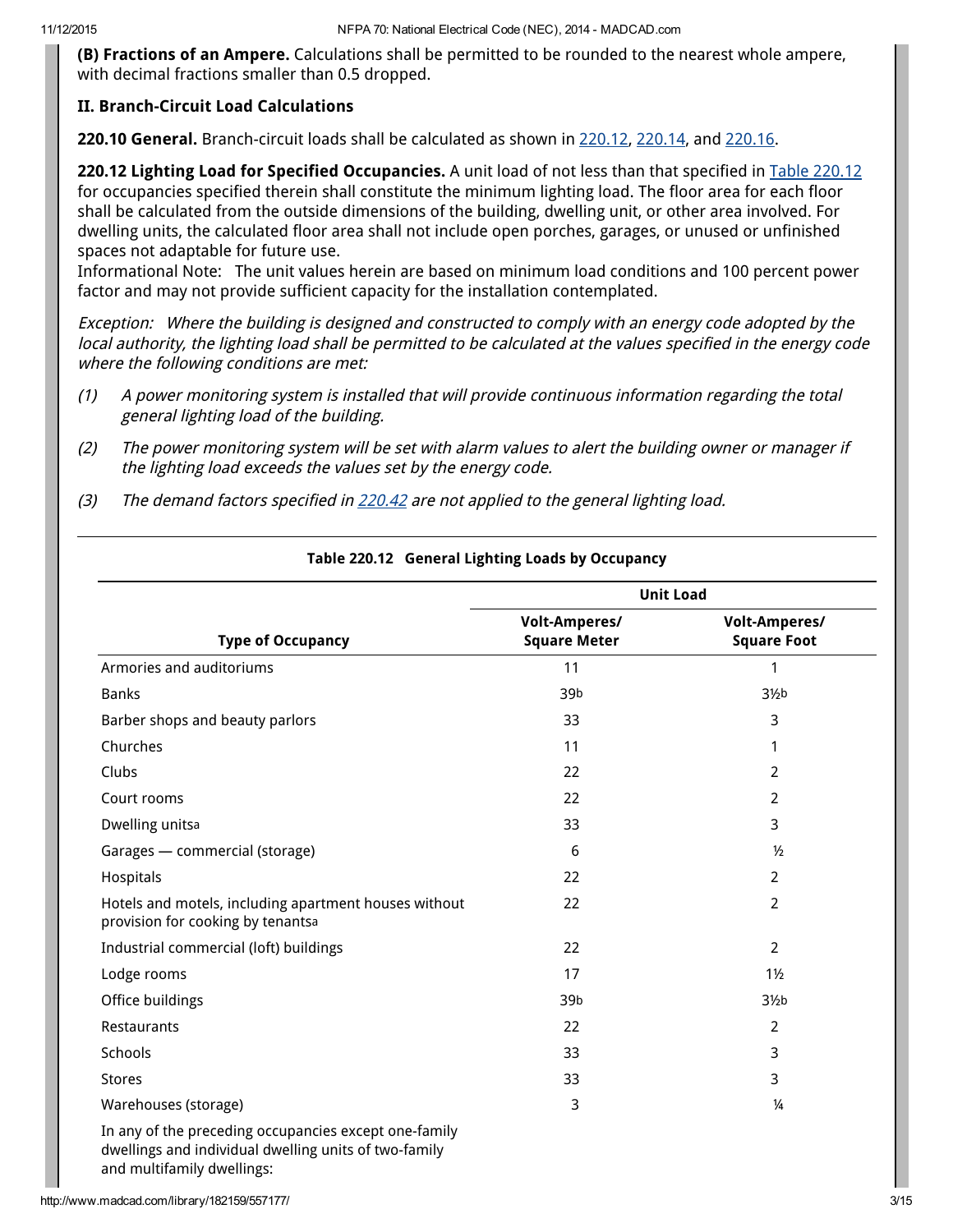| Assembly halls and auditoriums       |               |
|--------------------------------------|---------------|
| Halls, corridors, closets, stairways | $\frac{1}{2}$ |
| Storage spaces                       | ¼             |
|                                      |               |

aSee 220.14(J).

bSee 220.14(K).

220.14 Other Loads — All Occupancies. In all occupancies, the minimum load for each outlet for generaluse receptacles and outlets not used for general illumination shall not be less than that calculated in 220.14(A) through (L), the loads shown being based on nominal branch-circuit voltages.

Exception: The loads of outlets serving switchboards and switching frames in telephone exchanges shall be waived from the calculations.

(A) Specific Appliances or Loads. An outlet for a specific appliance or other load not covered in 220.14(B) through (L) shall be calculated based on the ampere rating of the appliance or load served.

(B) Electric Dryers and Electric Cooking Appliances in Dwellings and Household Cooking Appliances Used in Instructional Programs. Load calculations shall be permitted as specified in 220.54 for electric dryers and in 220.55 for electric ranges and other cooking appliances.

(C) Motor Outlets. Loads for motor outlets shall be calculated in accordance with the requirements in [430.22](http://www.madcad.com/library/182159/557244/#nfc_70_2014_ID000070042330), [430.24](http://www.madcad.com/library/182159/557244/#nfc_70_2014_ID000070046557), and [440.6](http://www.madcad.com/library/182159/557245/#nfc_70_2014_ID000070038347).

(D) Luminaires. An outlet supplying luminaire(s) shall be calculated based on the maximum volt-ampere rating of the equipment and lamps for which the luminaire(s) is rated.

(E) Heavy-Duty Lampholders. Outlets for heavy-duty lampholders shall be calculated at a minimum of 600 volt-amperes.

(F) Sign and Outline Lighting. Sign and outline lighting outlets shall be calculated at a minimum of 1200 volt-amperes for each required branch circuit specified in [600.5\(A\).](http://www.madcad.com/library/182159/557283/#nfc_70_2014_ID000070037984)

(G) Show Windows. Show windows shall be calculated in accordance with either of the following:

- (1) The unit load per outlet as required in other provisions of this section
- (2) At 200 volt-amperes per 300 mm (1 ft) of show window

(H) Fixed Multioutlet Assemblies. Fixed multioutlet assemblies used in other than dwelling units or the guest rooms or guest suites of hotels or motels shall be calculated in accordance with (H)(1) or (H)(2). For the purposes of this section, the calculation shall be permitted to be based on the portion that contains receptacle outlets.

- (1) Where appliances are unlikely to be used simultaneously, each 1.5 m (5 ft) or fraction thereof of each separate and continuous length shall be considered as one outlet of not less than 180 volt-amperes.
- (2) Where appliances are likely to be used simultaneously, each 300 mm (1 ft) or fraction thereof shall be considered as an outlet of not less than 180 volt-amperes.

(I) Receptacle Outlets. Except as covered in 220.14(J) and (K), receptacle outlets shall be calculated at not less than 180 volt-amperes for each single or for each multiple receptacle on one yoke. A single piece of equipment consisting of a multiple receptacle comprised of four or more receptacles shall be calculated at not less than 90 volt-amperes per receptacle. This provision shall not be applicable to the receptacle outlets specified in [210.11\(C\)\(](http://www.madcad.com/library/182159/557175/#nfc_70_2014_ID000070041375)1) and (C)(2).

(J) Dwelling Occupancies. In one-family, two-family, and multifamily dwellings and in guest rooms or guest suites of hotels and motels, the outlets specified in (J)(1), (J)(2), and (J)(3) are included in the general lighting load calculations of 220.12. No additional load calculations shall be required for such outlets.

(1) All general-use receptacle outlets of 20-ampere rating or less, including receptacles connected to the circuits in [210.11\(C\)\(](http://www.madcad.com/library/182159/557175/#nfc_70_2014_ID000070041375)3)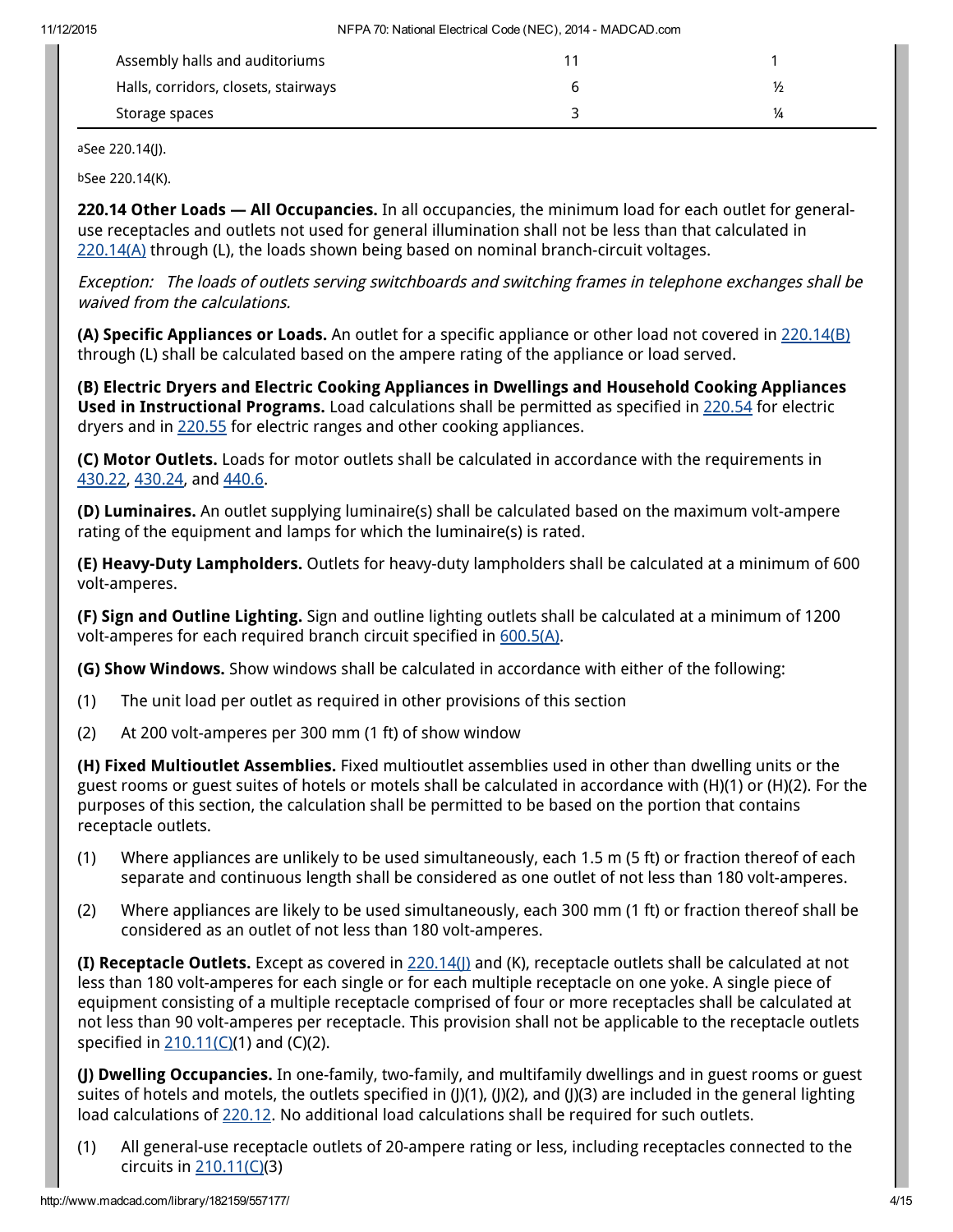- (2) The receptacle outlets specified in  $210.52(E)$  $210.52(E)$  and (G)
- (3) The lighting outlets specified in [210.70\(A\)](http://www.madcad.com/library/182159/557175/#nfc_70_2014_ID000070043296) and (B)

(K) Banks and Office Buildings. In banks or office buildings, the receptacle loads shall be calculated to be the larger of (1) or (2):

- (1) The calculated load from 220.14(I)
- (2) 11 volt-amperes/m2 or 1 volt-ampere/ft2

(L) Other Outlets. Other outlets not covered in  $220.14(A)$  through (K) shall be calculated based on 180 voltamperes per outlet.

# 220.16 Loads for Additions to Existing Installations.

(A) Dwelling Units. Loads added to an existing dwelling unit(s) shall comply with the following as applicable:

- (1) Loads for structural additions to an existing dwelling unit or for a previously unwired portion of an existing dwelling unit, either of which exceeds 46.5 m<sup>2</sup> (500 ft<sup>2</sup>), shall be calculated in accordance with 220.12 and 220.14.
- (2) Loads for new circuits or extended circuits in previously wired dwelling units shall be calculated in accordance with either 220.12 or 220.14, as applicable.

(B) Other Than Dwelling Units. Loads for new circuits or extended circuits in other than dwelling units shall be calculated in accordance with either 220.12 or 220.14, as applicable.

220.18 Maximum Loads. The total load shall not exceed the rating of the branch circuit, and it shall not exceed the maximum loads specified in  $220.18(A)$  through (C) under the conditions specified therein.

(A) Motor-Operated and Combination Loads. Where a circuit supplies only motor-operated loads, Article [430](http://www.madcad.com/library/182159/557244/#nfc_70_2014_ID000070040750) shall apply. Where a circuit supplies only air-conditioning equipment, refrigerating equipment, or both, Article [440](http://www.madcad.com/library/182159/557245/#nfc_70_2014_ID000070042673) shall apply. For circuits supplying loads consisting of motor-operated utilization equipment that is fastened in place and has a motor larger than 1/8 hp in combination with other loads, the total calculated load shall be based on 125 percent of the largest motor load plus the sum of the other loads.

(B) Inductive and LED Lighting Loads. For circuits supplying lighting units that have ballasts, transformers, autotransformers, or LED drivers, the calculated load shall be based on the total ampere ratings of such units and not on the total watts of the lamps.

(C) Range Loads. It shall be permissible to apply demand factors for range loads in accordance with Table 220.55, including Note 4.

# III. Feeder and Service Load Calculations

220.40 General. The calculated load of a feeder or service shall not be less than the sum of the loads on the branch circuits supplied, as determined by Part II of this article, after any applicable demand factors permitted by Part III or IV or required by Part V have been applied.

Informational Note: See Examples D1(a) through D10 in Informative Annex [D.](http://www.madcad.com/library/182159/557332/#nfc_70_2014_ID000070046504) See 220.18(B) for the maximum load in amperes permitted for lighting units operating at less than 100 percent power factor.

220.42 General Lighting. The demand factors specified in Table 220.42 shall apply to that portion of the total branch-circuit load calculated for general illumination. They shall not be applied in determining the number of branch circuits for general illumination.

|                                              | Table 220.42 Lighting Load Demand Factors                                               |                   |
|----------------------------------------------|-----------------------------------------------------------------------------------------|-------------------|
| <b>Type of Occupancy</b>                     | <b>Portion of Lighting Load to Which</b><br><b>Demand Factor Applies (Volt-Amperes)</b> | Demand Factor (%) |
| Dwelling units                               | First 3000 or less at                                                                   | 100               |
|                                              | From 3001 to 120,000 at                                                                 | 35                |
| http://www.madcad.com/library/182159/557177/ |                                                                                         |                   |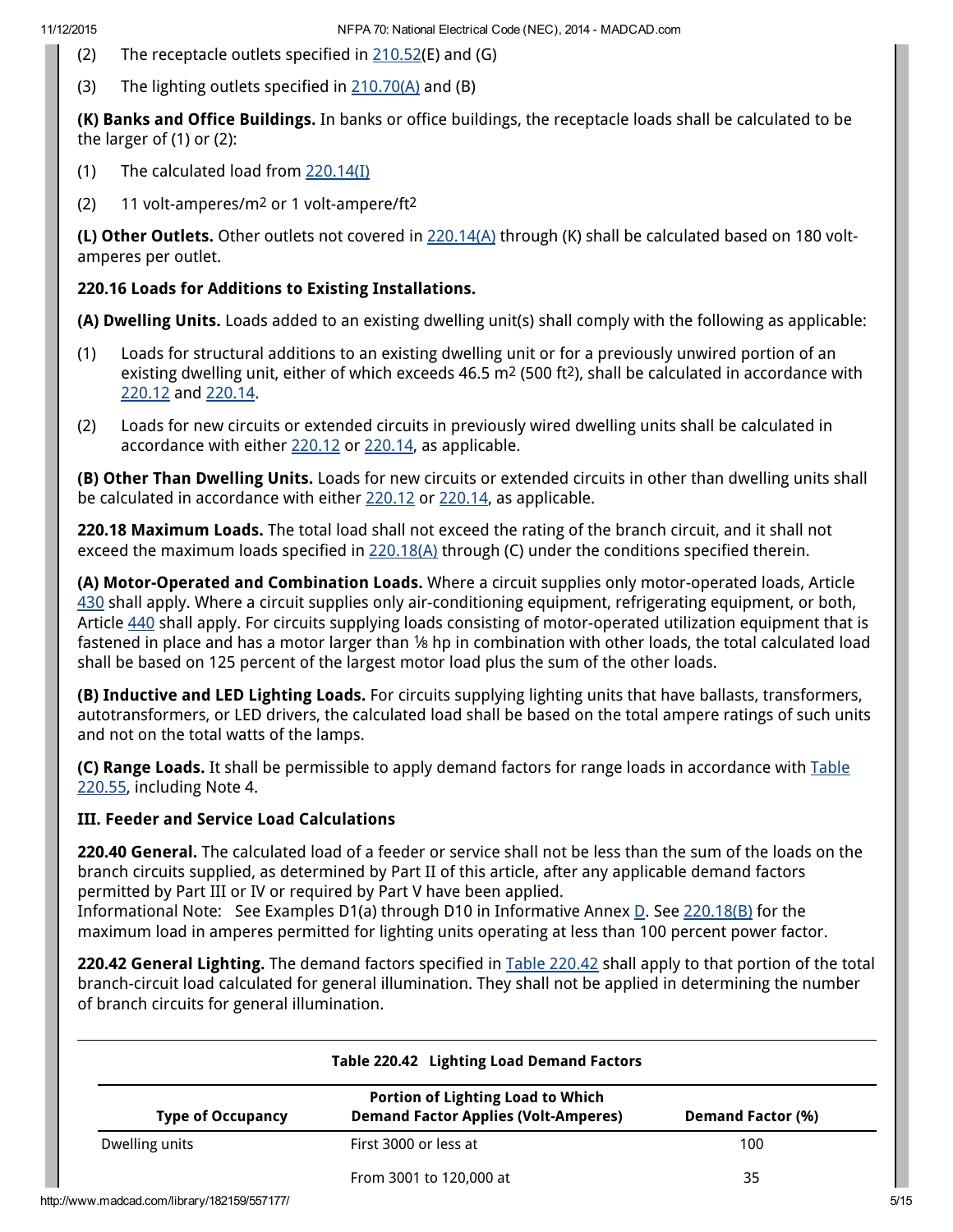11/12/2015 NFPA 70: National Electrical Code (NEC), 2014 MADCAD.com

|                                                                                               | Remainder over 120,000 at | 25  |
|-----------------------------------------------------------------------------------------------|---------------------------|-----|
| Hospitals*                                                                                    | First 50,000 or less at   | 40  |
|                                                                                               | Remainder over 50,000 at  | 20  |
| Hotels and motels, including<br>apartment houses without provision<br>for cooking by tenants* | First 20,000 or less at   | 50  |
|                                                                                               | From 20,001 to 100,000 at | 40  |
|                                                                                               | Remainder over 100,000 at | 30  |
| Warehouses (storage)                                                                          | First 12,500 or less at   | 100 |
|                                                                                               | Remainder over 12,500 at  | 50  |
| All others                                                                                    | Total volt-amperes        | 100 |

\*The demand factors of this table shall not apply to the calculated load of feeders or services supplying areas in hospitals, hotels, and motels where the entire lighting is likely to be used at one time, as in operating rooms, ballrooms, or dining rooms.

### 220.43 Show-Window and Track Lighting.

(A) Show Windows. For show-window lighting, a load of not less than 660 volt-amperes/linear meter or 200 volt-amperes/linear foot shall be included for a show window, measured horizontally along its base. Informational Note: See 220.14(G) for branch circuits supplying show windows.

(B) Track Lighting. For track lighting in other than dwelling units or guest rooms or guest suites of hotels or motels, an additional load of 150 volt-amperes shall be included for every 600 mm (2 ft) of lighting track or fraction thereof. Where multicircuit track is installed, the load shall be considered to be divided equally between the track circuits.

Exception: If the track lighting is supplied through <sup>a</sup> device that limits the current to the track, the load shall be permitted to be calculated based on the rating of the device used to limit the current.

220.44 Receptacle Loads - Other Than Dwelling Units. Receptacle loads calculated in accordance with 220.14(H) and (I) shall be permitted to be made subject to the demand factors given in Table 220.42 or Table 220.44.

### Table 220.44 Demand Factors for Non-Dwelling Receptacle Loads

| Portion of Receptacle Load to Which Demand Factor Applies (Volt- |                          |
|------------------------------------------------------------------|--------------------------|
| Amperes)                                                         | <b>Demand Factor (%)</b> |
| First 10 kVA or less at                                          | 100                      |
| Remainder over 10 kVA at                                         | 50                       |

220.50 Motors. Motor loads shall be calculated in accordance with  $430.24$ ,  $430.25$ , and  $430.26$  and with  $440.6$ for hermetic refrigerant motor compressors.

220.51 Fixed Electric Space Heating. Fixed electric space-heating loads shall be calculated at 100 percent of the total connected load. However, in no case shall a feeder or service load current rating be less than the rating of the largest branch circuit supplied.

Exception: Where reduced loading of the conductors results from units operating on duty-cycle, intermittently, or from all units not operating at the same time, the authority having jurisdiction may grant permission for feeder and service conductors to have an ampacity less than 100 percent, provided the conductors have an ampacity for the load so determined.

# 220.52 Small-Appliance and Laundry Loads — Dwelling Unit.

(A) Small-Appliance Circuit Load. In each dwelling unit, the load shall be calculated at 1500 volt-amperes for each 2-wire small-appliance branch circuit as covered by [210.11\(C\)\(](http://www.madcad.com/library/182159/557175/#nfc_70_2014_ID000070041375)1). Where the load is subdivided through two or more feeders, the calculated load for each shall include not less than 1500 volt-amperes for each 2-wire small-appliance branch circuit. These loads shall be permitted to be included with the general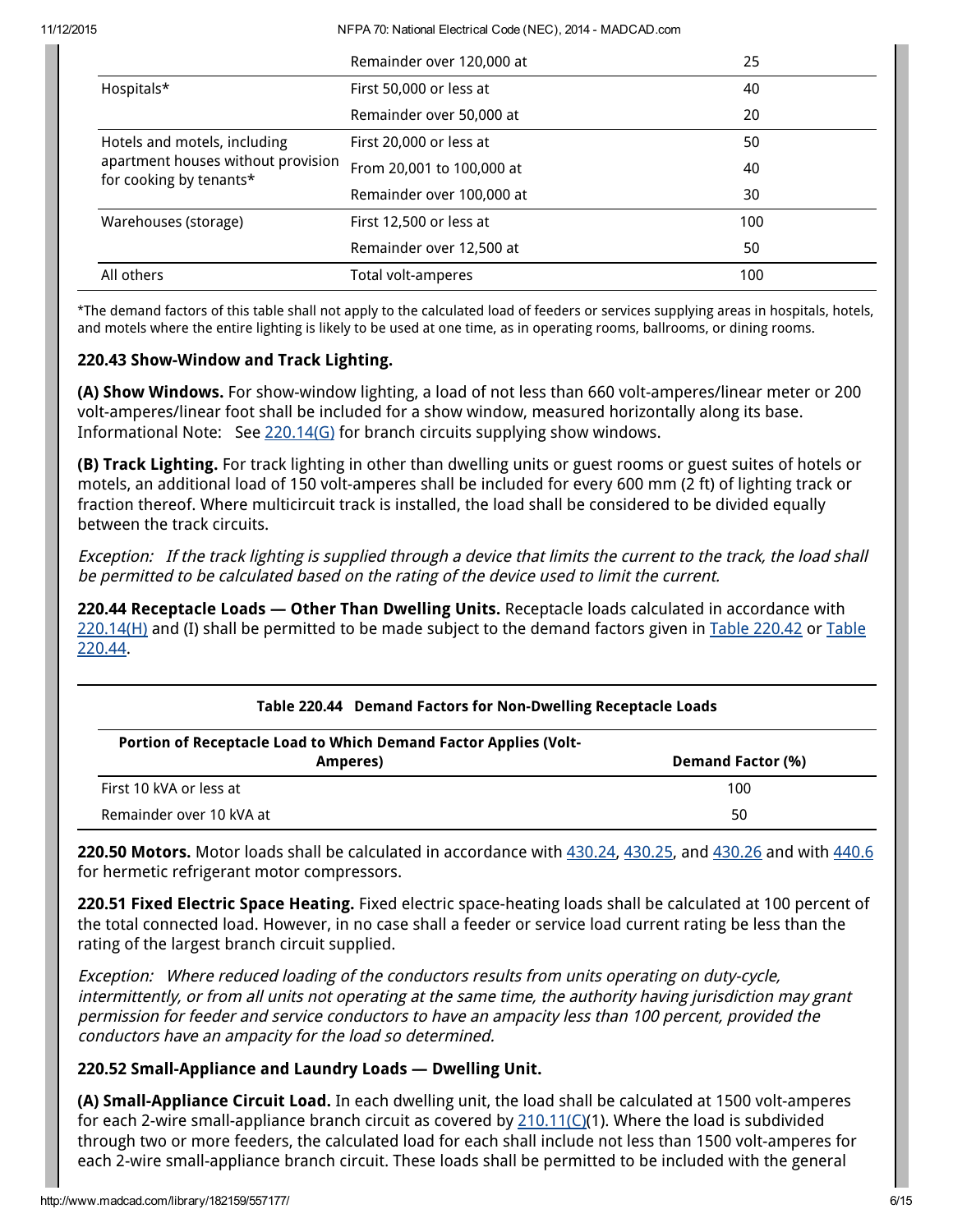lighting load and subjected to the demand factors provided in Table 220.42.

Exception: The individual branch circuit permitted by [210.52\(B\)](http://www.madcad.com/library/182159/557175/#nfc_70_2014_ID000070042159)(1), Exception No. 2, shall be permitted to be excluded from the calculation required by 220.52.

(B) Laundry Circuit Load. A load of not less than 1500 volt-amperes shall be included for each 2-wire laundry branch circuit installed as covered by  $210.11$ ( $C(2)$ ). This load shall be permitted to be included with the general lighting load and subjected to the demand factors provided in Table 220.42.

220.53 Appliance Load - Dwelling Unit(s). It shall be permissible to apply a demand factor of 75 percent to the nameplate rating load of four or more appliances fastened in place, other than electric ranges, clothes dryers, space-heating equipment, or air-conditioning equipment, that are served by the same feeder or service in a one-family, two-family, or multifamily dwelling.

220.54 Electric Clothes Dryers — Dwelling Unit(s). The load for household electric clothes dryers in a dwelling unit(s) shall be either 5000 watts (volt-amperes) or the nameplate rating, whichever is larger, for each dryer served. The use of the demand factors in Table 220.54 shall be permitted. Where two or more single-phase dryers are supplied by a 3-phase, 4-wire feeder or service, the total load shall be calculated on the basis of twice the maximum number connected between any two phases. Kilovolt-amperes (kVA) shall be considered equivalent to kilowatts (kW) for loads calculated in this section.

| <b>Number of</b><br><b>Dryers</b> | <b>Demand Factor</b><br>(%)                |
|-----------------------------------|--------------------------------------------|
| $1 - 4$                           | 100                                        |
| 5                                 | 85                                         |
| 6                                 | 75                                         |
| 7                                 | 65                                         |
| 8                                 | 60                                         |
| 9                                 | 55                                         |
| 10                                | 50                                         |
| 11                                | 47                                         |
| $12 - 23$                         | 47% minus 1% for each dryer exceeding 11   |
| $24 - 42$                         | 35% minus 0.5% for each dryer exceeding 23 |
| 43 and over                       | 25%                                        |

220.55 Electric Cooking Appliances in Dwelling Units and Household Cooking Appliances Used in Instructional Programs. The load for household electric ranges, wall-mounted ovens, counter-mounted cooking units, and other household cooking appliances individually rated in excess of 1¾ kW shall be permitted to be calculated in accordance with Table 220.55. Kilovolt-amperes (kVA) shall be considered equivalent to kilowatts (kW) for loads calculated under this section.

Where two or more single-phase ranges are supplied by a 3-phase, 4-wire feeder or service, the total load shall be calculated on the basis of twice the maximum number connected between any two phases.

Table 220.55 Demand Factors and Loads for Household Electric Ranges, Wall-Mounted Ovens, Counter-Mounted Cooking Units, and Other Household Cooking Appliances over 1¾ kW Rating (Column C to be used in all cases except as otherwise permitted in Note 3.)

|                                              | Demand Factor (%) (See Notes)                             |                                                                     | Column C                                                             |      |
|----------------------------------------------|-----------------------------------------------------------|---------------------------------------------------------------------|----------------------------------------------------------------------|------|
|                                              | Column A<br>Number of Appliances (Less than 3½ kW Rating) | Column B<br>$(3\frac{1}{2}$ kW through $8\frac{3}{4}$ kW<br>Rating) | <b>Maximum Demand (kW)</b><br>(See Notes) (Not over 12<br>kW Rating) |      |
| http://www.madcad.com/library/182159/557177/ |                                                           |                                                                     |                                                                      | 7/15 |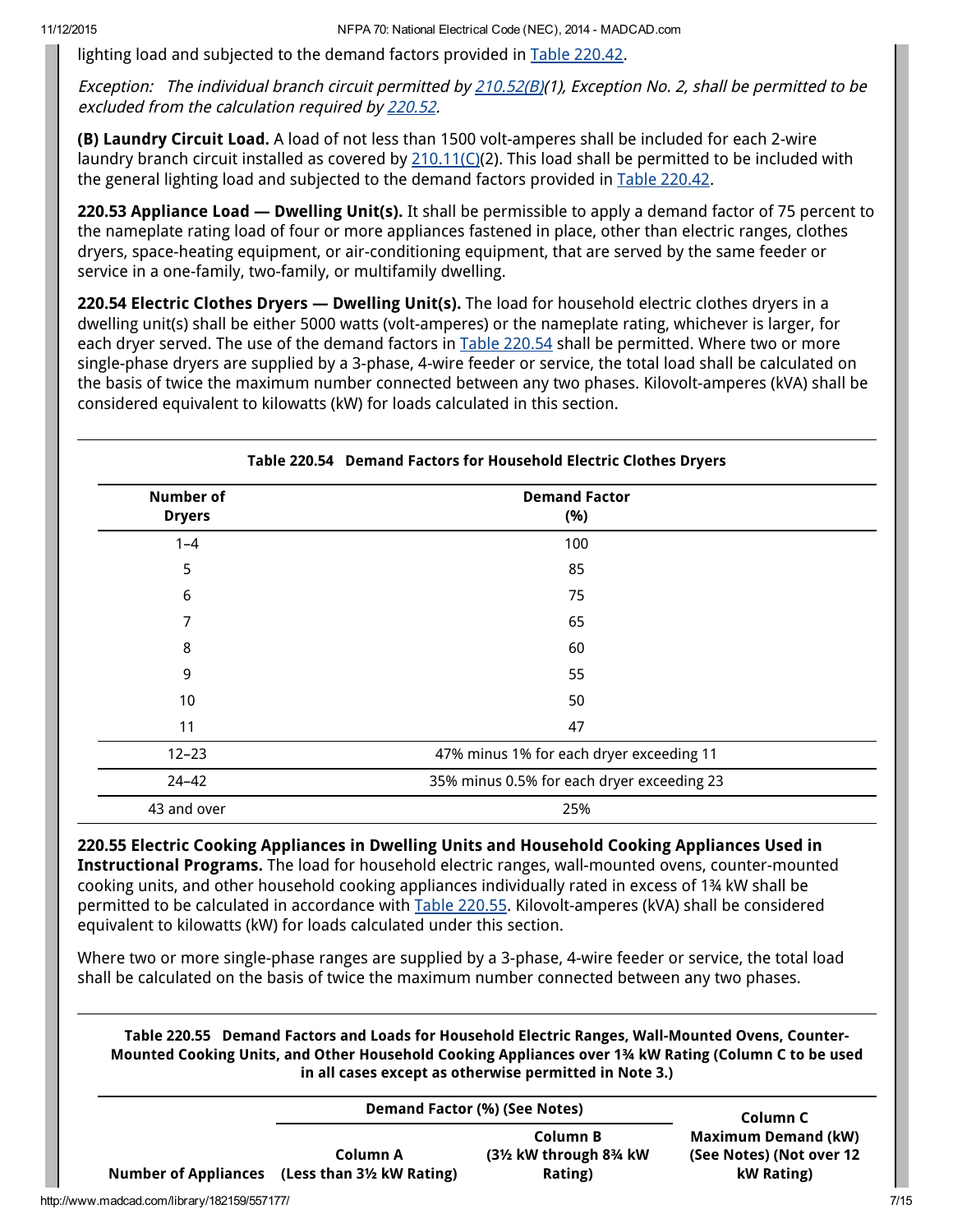| $\mathbf{1}$            | 80     | 80     | 8                            |
|-------------------------|--------|--------|------------------------------|
| $\mathbf 2$             | 75     | 65     | 11                           |
| 3                       | $70\,$ | 55     | 14                           |
| $\overline{\mathbf{4}}$ | 66     | 50     | 17                           |
| 5                       | 62     | 45     | 20                           |
| 6                       | 59     | 43     | 21                           |
| $\overline{7}$          | 56     | $40\,$ | 22                           |
| $\,8\,$                 | 53     | 36     | 23                           |
| $\mathsf 9$             | 51     | 35     | 24                           |
| 10                      | 49     | 34     | 25                           |
| $11$                    | 47     | 32     | 26                           |
| 12                      | 45     | 32     | 27                           |
| 13                      | 43     | 32     | 28                           |
| 14                      | 41     | 32     | 29                           |
| 15                      | 40     | 32     | 30                           |
| 16                      | 39     | 28     | 31                           |
| $17$                    | 38     | 28     | 32                           |
| 18                      | 37     | 28     | 33                           |
| 19                      | 36     | 28     | 34                           |
| $20\,$                  | 35     | 28     | 35                           |
| 21                      | 34     | 26     | 36                           |
| 22                      | 33     | 26     | 37                           |
| 23                      | 32     | 26     | 38                           |
| 24                      | 31     | 26     | 39                           |
| 25                      | 30     | 26     | 40                           |
| $26 - 30$               | 30     | 24     | 15 kW + 1 kW for each range  |
| $31 - 40$               | $30\,$ | 22     |                              |
| $41 - 50$               | 30     | 20     | 25 kW + 34 kW for each range |
| $51 - 60$               | $30\,$ | $18\,$ |                              |
| 61 and over             | $30\,$ | $16$   |                              |

Notes:

1. Over 12 kW through 27 kW ranges all of same rating. For ranges individually rated more than 12 kW but not more than 27 kW, the maximum demand in Column C shall be increased 5 percent for each additional kilowatt of rating or major fraction thereof by which the rating of individual ranges exceeds 12 kW.

2. Over 8¾ kW through 27 kW ranges of unequal ratings. For ranges individually rated more than 8¾ kW and of different ratings, but none exceeding 27 kW, an average value of rating shall be calculated by adding together the ratings of all ranges to obtain the total connected load (using 12 kW for any range rated less than 12 kW) and dividing by the total number of ranges. Then the maximum demand in Column C shall be increased 5 percent for each kilowatt or major fraction thereof by which this average value exceeds 12 kW.

3. Over 1¾ kW through 8¾ kW. In lieu of the method provided in Column C, it shall be permissible to add the nameplate ratings of all household cooking appliances rated more than 1¾ kW but not more than 8¾ kW and multiply the sum by the demand factors specified in Column A or Column B for the given number of appliances. Where the rating of cooking appliances falls under both Column A and Column B, the demand factors for each column shall be applied to the appliances for that column, and the results added together.

4. Branch-Circuit Load. It shall be permissible to calculate the branch-circuit load for one range in accordance with Table 220.55.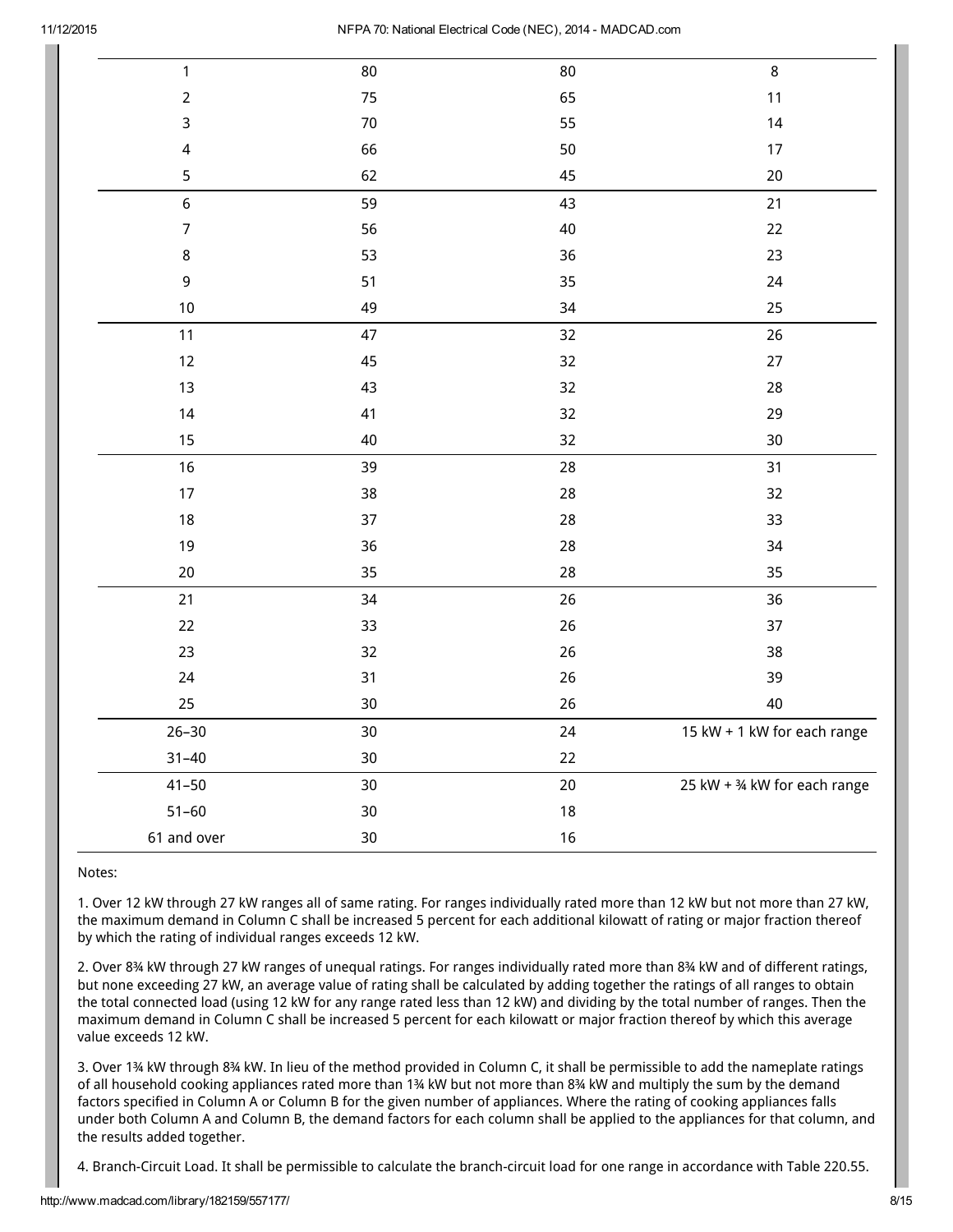•

The branch-circuit load for one wall-mounted oven or one counter-mounted cooking unit shall be the nameplate rating of the appliance. The branch-circuit load for a counter-mounted cooking unit and not more than two wall-mounted ovens, all supplied from a single branch circuit and located in the same room, shall be calculated by adding the nameplate rating of the individual appliances and treating this total as equivalent to one range.

5. This table shall also apply to household cooking appliances rated over 1¾ kW and used in instructional programs. Informational Note No. 1: See the examples in Informative Annex [D.](http://www.madcad.com/library/182159/557332/#nfc_70_2014_ID000070046504) Informational Note No. 2: See Table 220.56 for commercial cooking equipment.

220.56 Kitchen Equipment — Other Than Dwelling Unit(s). It shall be permissible to calculate the load for commercial electric cooking equipment, dishwasher booster heaters, water heaters, and other kitchen equipment in accordance with Table 220.56. These demand factors shall be applied to all equipment that has either thermostatic control or intermittent use as kitchen equipment. These demand factors shall not apply to space-heating, ventilating, or air-conditioning equipment.

However, in no case shall the feeder or service calculated load be less than the sum of the largest two kitchen equipment loads.

| <b>Number of Units of Equipment</b> | <b>Demand Factor</b><br>(%) |
|-------------------------------------|-----------------------------|
|                                     | 100                         |
| 2                                   | 100                         |
| 3                                   | 90                          |
| 4                                   | 80                          |
| 5                                   | 70                          |
| 6 and over                          | 65                          |

220.60 Noncoincident Loads. Where it is unlikely that two or more noncoincident loads will be in use simultaneously, it shall be permissible to use only the largest load(s) that will be used at one time for calculating the total load of a feeder or service.

# 220.61 Feeder or Service Neutral Load.

(A) Basic Calculation. The feeder or service neutral load shall be the maximum unbalance of the load determined by this article. The maximum unbalanced load shall be the maximum net calculated load between the neutral conductor and any one ungrounded conductor.

Exception: For 3-wire, 2-phase or 5-wire, 2-phase systems, the maximum unbalanced load shall be the maximum net calculated load between the neutral conductor and any one ungrounded conductor multiplied by 140 percent.

(B) Permitted Reductions. A service or feeder supplying the following loads shall be permitted to have an additional demand factor of 70 percent applied to the amount in 220.61(B)(1) or portion of the amount in 220.61(B)(2) determined by the basic calculation:

- (1) A feeder or service supplying household electric ranges, wall-mounted ovens, counter-mounted cooking units, and electric dryers, where the maximum unbalanced load has been determined in accordance with Table 220.55 for ranges and Table 220.54 for dryers
- (2) That portion of the unbalanced load in excess of 200 amperes where the feeder or service is supplied from a 3-wire dc or single-phase ac system; or a 4-wire, 3-phase, 3-wire, 2-phase system; or a 5-wire, 2 phase system

Informational Note: See Examples [D](http://www.madcad.com/library/182159/557332/#nfc_70_2014_ID000070046504)1(a), D1(b), D2(b), D4(a), and D5(a) in Informative Annex  $\underline{D}$ .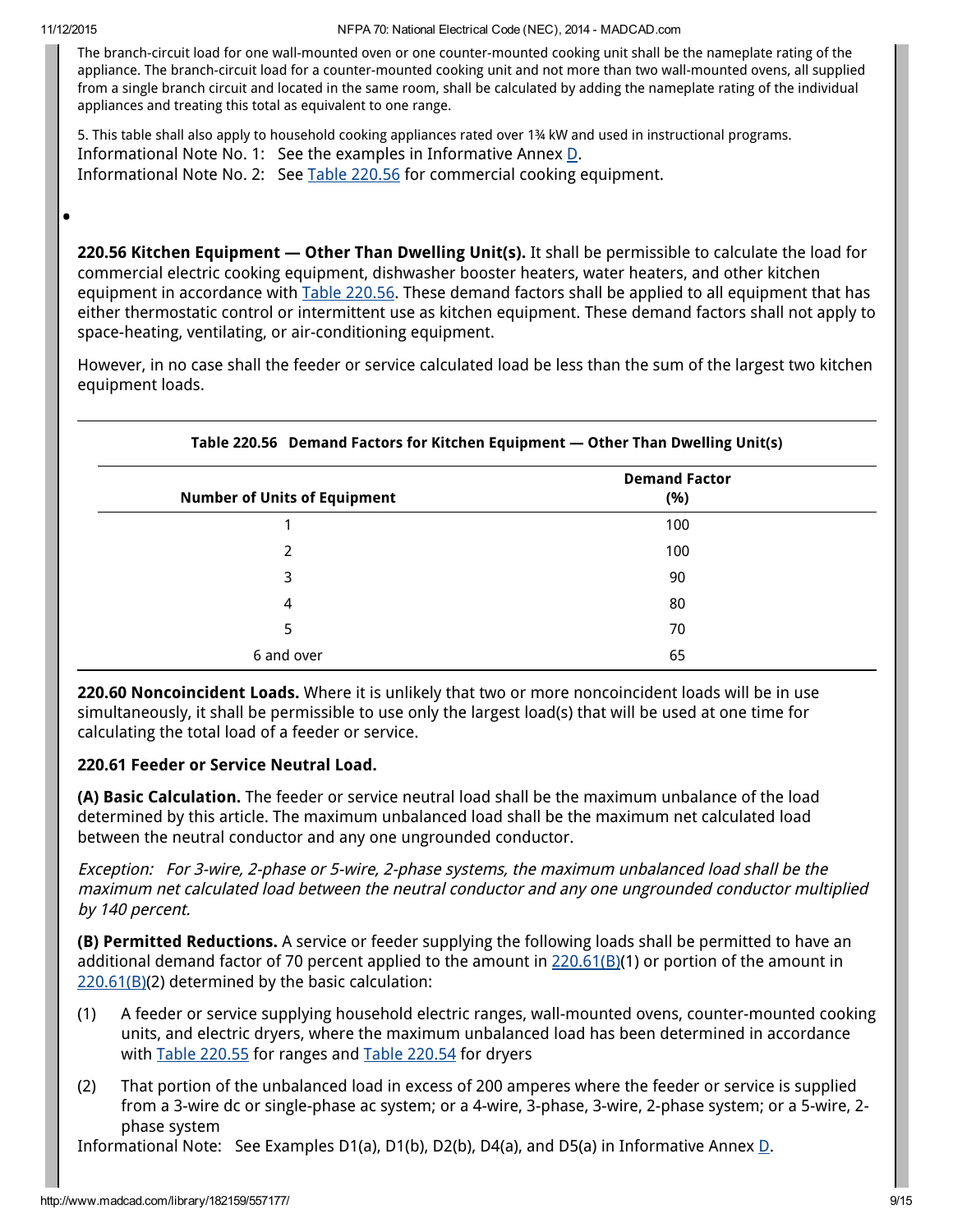•

(C) Prohibited Reductions. There shall be no reduction of the neutral or grounded conductor capacity applied to the amount in 220.61(C)(1), or portion of the amount in (C)(2), from that determined by the basic calculation:

- (1) Any portion of a 3-wire circuit consisting of 2 ungrounded conductors and the neutral conductor of a 4 wire, 3-phase, wye-connected system
- (2) That portion consisting of nonlinear loads supplied from a 4-wire, wye-connected, 3-phase system

Informational Note: A 3-phase, 4-wire, wye-connected power system used to supply power to nonlinear loads may necessitate that the power system design allow for the possibility of high harmonic neutral conductor currents.

### IV. Optional Feeder and Service Load Calculations

220.80 General. Optional feeder and service load calculations shall be permitted in accordance with Part IV.

#### 220.82 Dwelling Unit.

(A) Feeder and Service Load. This section applies to a dwelling unit having the total connected load served by a single 120/240-volt or 208Y/120-volt set of 3-wire service or feeder conductors with an ampacity of 100 or greater. It shall be permissible to calculate the feeder and service loads in accordance with this section instead of the method specified in Part III of this article. The calculated load shall be the result of adding the loads from 220.82(B) and (C). Feeder and service-entrance conductors whose calculated load is determined by this optional calculation shall be permitted to have the neutral load determined by 220.61.

(B) General Loads. The general calculated load shall be not less than 100 percent of the first 10 kVA plus 40 percent of the remainder of the following loads:

- (1) 33 volt-amperes/m2 or 3 volt-amperes/ft2 for general lighting and general-use receptacles. The floor area for each floor shall be calculated from the outside dimensions of the dwelling unit. The calculated floor area shall not include open porches, garages, or unused or unfinished spaces not adaptable for future use.
- (2) 1500 volt-amperes for each 2-wire, 20-ampere small-appliance branch circuit and each laundry branch circuit covered in  $210.11$ (C)(1) and (C)(2).
- (3) The nameplate rating of the following:
	- a. All appliances that are fastened in place, permanently connected, or located to be on a specific circuit
	- b. Ranges, wall-mounted ovens, counter-mounted cooking units
	- c. Clothes dryers that are not connected to the laundry branch circuit specified in item (2)
	- d. Water heaters
- (4) The nameplate ampere or kVA rating of all permanently connected motors not included in item (3).

(C) Heating and Air-Conditioning Load. The largest of the following six selections (load in kVA) shall be included:

- (1) 100 percent of the nameplate rating(s) of the air conditioning and cooling.
- (2) 100 percent of the nameplate rating(s) of the heat pump when the heat pump is used without any supplemental electric heating.
- (3) 100 percent of the nameplate rating(s) of the heat pump compressor and 65 percent of the supplemental electric heating for central electric space-heating systems. If the heat pump compressor is prevented from operating at the same time as the supplementary heat, it does not need to be added to the supplementary heat for the total central space heating load.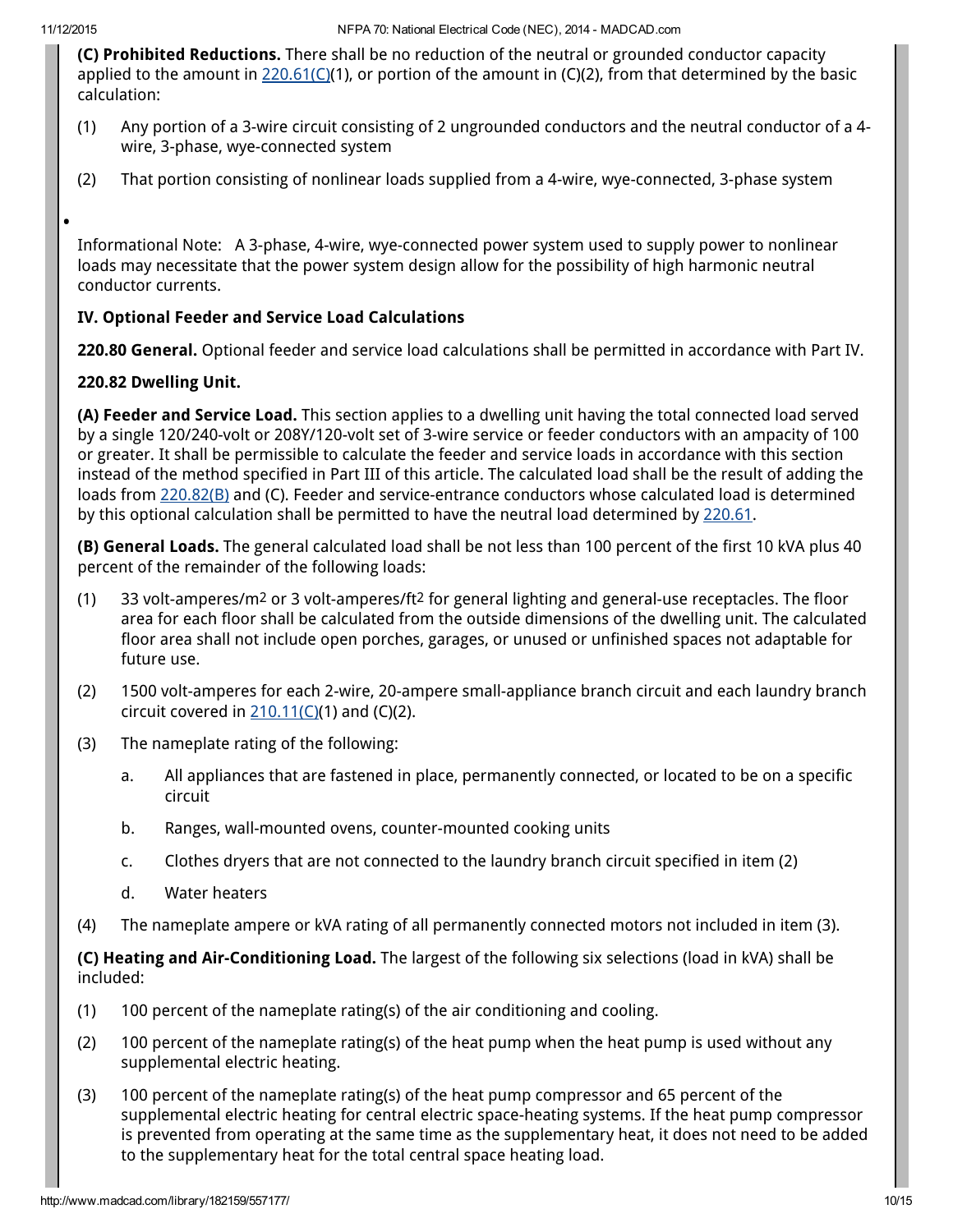- (4) 65 percent of the nameplate rating(s) of electric space heating if less than four separately controlled units.
- (5) 40 percent of the nameplate rating(s) of electric space heating if four or more separately controlled units.
- (6) 100 percent of the nameplate ratings of electric thermal storage and other heating systems where the usual load is expected to be continuous at the full nameplate value. Systems qualifying under this selection shall not be calculated under any other selection in 220.82(C).

220.83 Existing Dwelling Unit. This section shall be permitted to be used to determine if the existing service or feeder is of sufficient capacity to serve additional loads. Where the dwelling unit is served by a 120/240 volt or 208Y/120-volt, 3-wire service, it shall be permissible to calculate the total load in accordance with 220.83(A) or (B).

(A) Where Additional Air-Conditioning Equipment or Electric Space-Heating Equipment Is Not to Be Installed. The following percentages shall be used for existing and additional new loads.

|                                    |                                                                                                                                                     | Load (kVA)                                                                                                                                                                                                                                                                                        | <b>Percent of Load</b> |  |
|------------------------------------|-----------------------------------------------------------------------------------------------------------------------------------------------------|---------------------------------------------------------------------------------------------------------------------------------------------------------------------------------------------------------------------------------------------------------------------------------------------------|------------------------|--|
|                                    | First 8 kVA of load at                                                                                                                              |                                                                                                                                                                                                                                                                                                   | 100                    |  |
| Remainder of load at<br>40         |                                                                                                                                                     |                                                                                                                                                                                                                                                                                                   |                        |  |
|                                    |                                                                                                                                                     | Load calculations shall include the following:                                                                                                                                                                                                                                                    |                        |  |
| (1)                                |                                                                                                                                                     | General lighting and general-use receptacles at 33 volt-amperes/m <sup>2</sup> or 3 volt-amperes/ft <sup>2</sup> as<br>determined by 220.12                                                                                                                                                       |                        |  |
| (2)                                | 1500 volt-amperes for each 2-wire, 20-ampere small-appliance branch circuit and each laundry branch<br>circuit covered in $210.11(C)(1)$ and (C)(2) |                                                                                                                                                                                                                                                                                                   |                        |  |
| (3)                                |                                                                                                                                                     | The nameplate rating of the following:                                                                                                                                                                                                                                                            |                        |  |
|                                    | a.                                                                                                                                                  | All appliances that are fastened in place, permanently connected, or located to be on a specific<br>circuit                                                                                                                                                                                       |                        |  |
|                                    | b.                                                                                                                                                  | Ranges, wall-mounted ovens, counter-mounted cooking units                                                                                                                                                                                                                                         |                        |  |
|                                    | Clothes dryers that are not connected to the laundry branch circuit specified in item (2)<br>c.                                                     |                                                                                                                                                                                                                                                                                                   |                        |  |
|                                    | d.                                                                                                                                                  | <b>Water heaters</b>                                                                                                                                                                                                                                                                              |                        |  |
|                                    |                                                                                                                                                     | (B) Where Additional Air-Conditioning Equipment or Electric Space-Heating Equipment Is to Be<br>Installed. The following percentages shall be used for existing and additional new loads. The larger<br>connected load of air-conditioning or space-heating, but not both, shall be used.<br>Load | <b>Percent of Load</b> |  |
|                                    |                                                                                                                                                     | Air-conditioning equipment                                                                                                                                                                                                                                                                        | 100                    |  |
|                                    |                                                                                                                                                     |                                                                                                                                                                                                                                                                                                   | 100                    |  |
| Central electric space heating     |                                                                                                                                                     |                                                                                                                                                                                                                                                                                                   |                        |  |
|                                    |                                                                                                                                                     | Less than four separately<br>controlled space-heating units                                                                                                                                                                                                                                       | 100                    |  |
|                                    |                                                                                                                                                     | First 8 kVA of all other loads                                                                                                                                                                                                                                                                    | 100                    |  |
| Remainder of all other loads<br>40 |                                                                                                                                                     |                                                                                                                                                                                                                                                                                                   |                        |  |

Other loads shall include the following:

- (1) General lighting and general-use receptacles at 33 volt-amperes/m2 or 3 volt-amperes/ft2 as determined by 220.12
- (2) 1500 volt-amperes for each 2-wire, 20-ampere small-appliance branch circuit and each laundry branch circuit covered in  $210.11$ (C)(1) and (C)(2)
- (3) The nameplate rating of the following: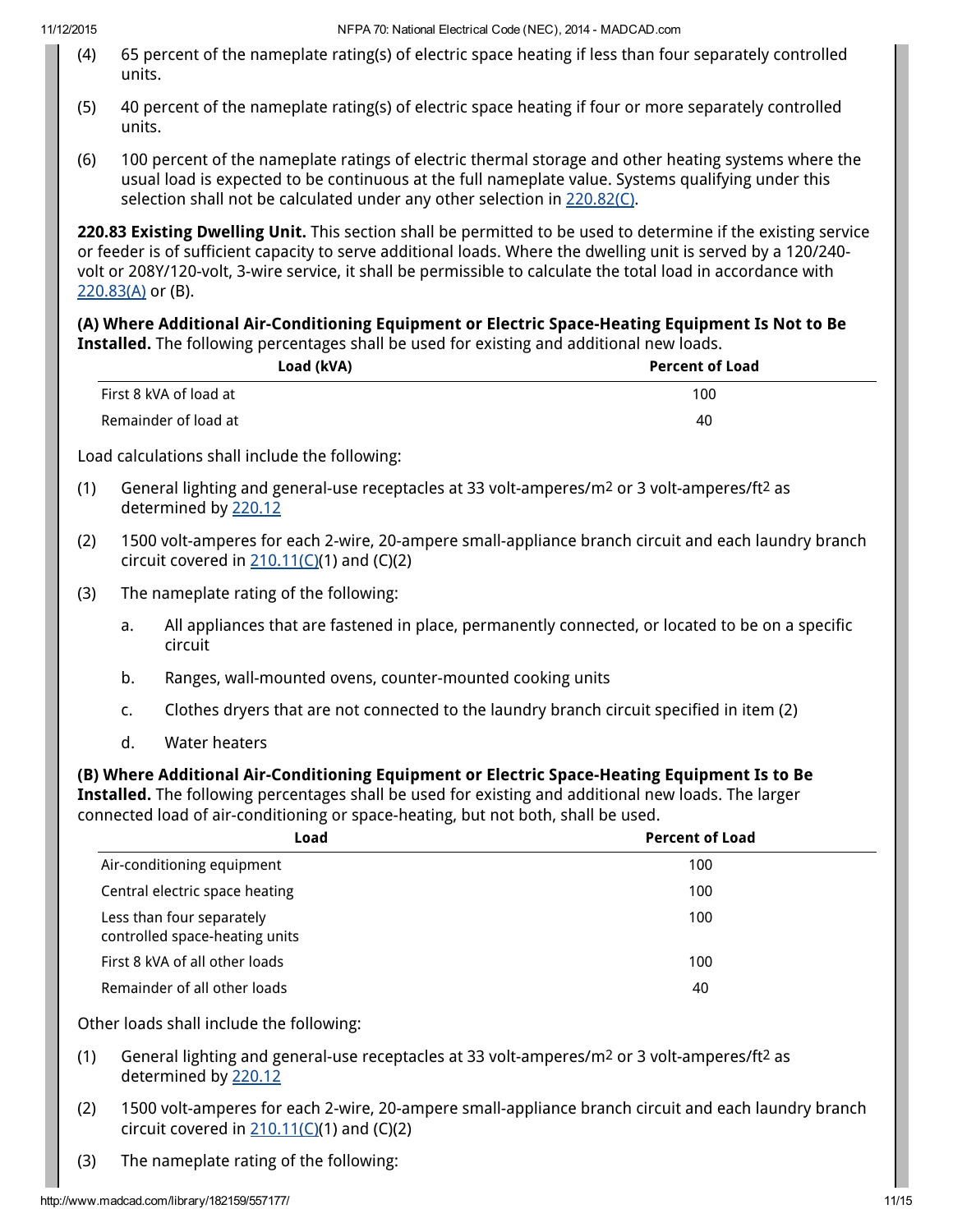11/12/2015 NFPA 70: National Electrical Code (NEC), 2014 MADCAD.com

- a. All appliances that are fastened in place, permanently connected, or located to be on a specific circuit
- b. Ranges, wall-mounted ovens, counter-mounted cooking units
- c. Clothes dryers that are not connected to the laundry branch circuit specified in (2)
- d. Water heaters

# 220.84 Multifamily Dwelling.

(A) Feeder or Service Load. It shall be permissible to calculate the load of a feeder or service that supplies three or more dwelling units of a multifamily dwelling in accordance with Table 220.84 instead of Part III of this article if all the following conditions are met:

- (1) No dwelling unit is supplied by more than one feeder.
- (2) Each dwelling unit is equipped with electric cooking equipment.

Exception: When the calculated load for multifamily dwellings without electric cooking in Part III of this article exceeds that calculated under Part IV for the identical load plus electric cooking (based on 8 kW per unit), the lesser of the two loads shall be permitted to be used.

(3) Each dwelling unit is equipped with either electric space heating or air conditioning, or both. Feeders and service conductors whose calculated load is determined by this optional calculation shall be permitted to have the neutral load determined by 220.61.

(B) House Loads. House loads shall be calculated in accordance with Part III of this article and shall be in addition to the dwelling unit loads calculated in accordance with Table 220.84.

| <b>Number of</b><br><b>Dwelling Units</b> | <b>Demand Factor</b><br>(%) |
|-------------------------------------------|-----------------------------|
| $3 - 5$                                   | 45                          |
| $6 - 7$                                   | 44                          |
| $8 - 10$                                  | 43                          |
| 11                                        | 42                          |
| $12 - 13$                                 | 41                          |
| $14 - 15$                                 | 40                          |
| $16 - 17$                                 | 39                          |
| $18 - 20$                                 | 38                          |
| 21                                        | 37                          |
| $22 - 23$                                 | 36                          |
| $24 - 25$                                 | 35                          |
| $26 - 27$                                 | 34                          |
| $28 - 30$                                 | 33                          |
| 31                                        | 32                          |
| $32 - 33$                                 | 31                          |
| $34 - 36$                                 | $30\,$                      |
| $37 - 38$                                 | 29                          |
| $39 - 42$                                 | 28                          |
| $43 - 45$                                 | 27                          |
| $46 - 50$                                 | 26                          |
|                                           |                             |

#### Table 220.84 Optional Calculations — Demand Factors for Three or More Multifamily Dwelling Units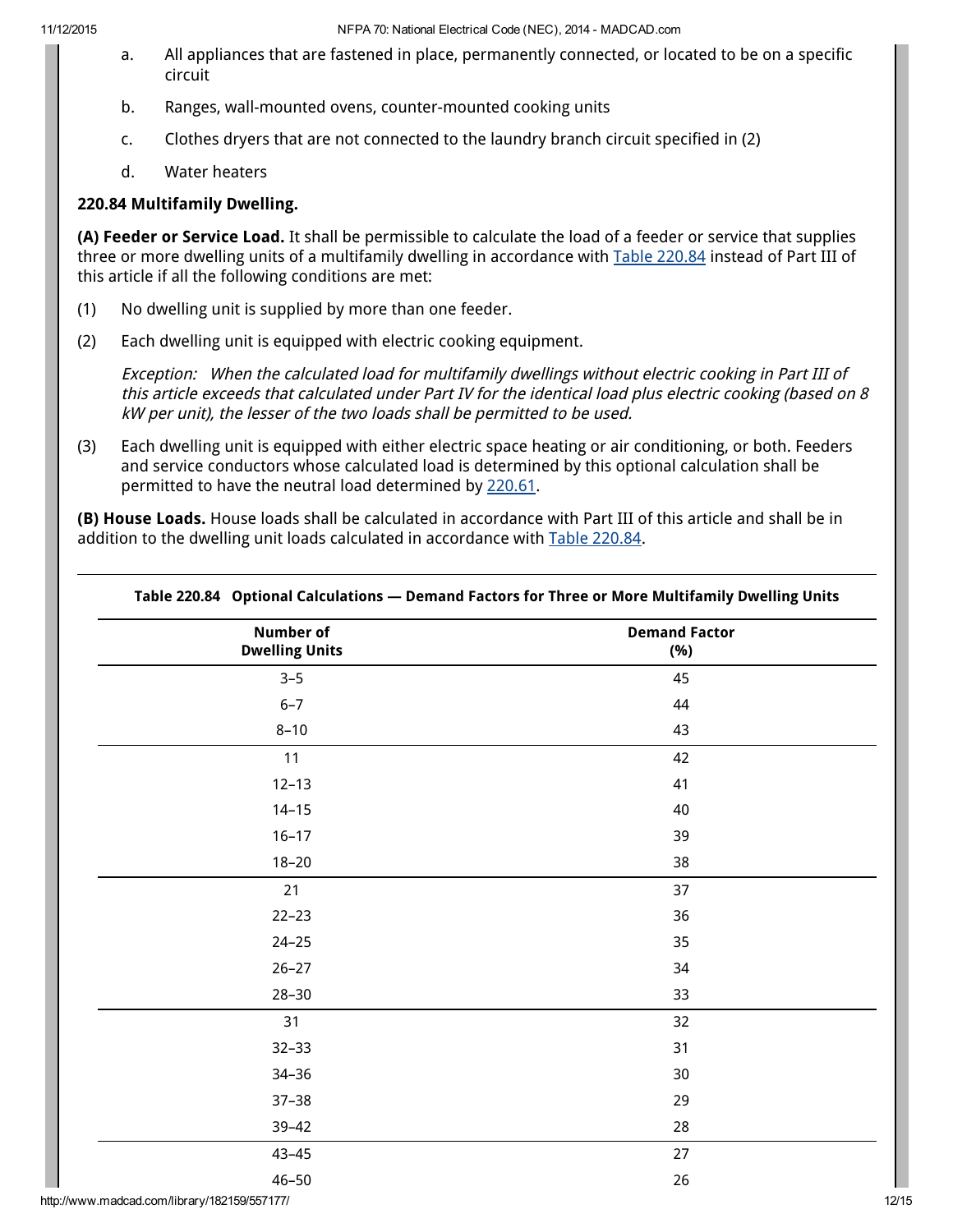| 62 and over | 23 |
|-------------|----|
| $56 - 61$   | 24 |
| $51 - 55$   | 25 |
|             |    |

(C) Calculated Loads. The calculated load to which the demand factors of Table 220.84 apply shall include the following:

- (1) 33 volt-amperes/m2 or 3 volt-amperes/ft2 for general lighting and general-use receptacles
- (2) 1500 volt-amperes for each 2-wire, 20-ampere small-appliance branch circuit and each laundry branch circuit covered in  $210.11(C)(1)$  $210.11(C)(1)$  and  $(C)(2)$
- (3) The nameplate rating of the following:
	- a. All appliances that are fastened in place, permanently connected, or located to be on a specific circuit
	- b. Ranges, wall-mounted ovens, counter-mounted cooking units
	- c. Clothes dryers that are not connected to the laundry branch circuit specified in item (2)
	- d. Water heaters
- (4) The nameplate ampere or kVA rating of all permanently connected motors not included in item (3)
- (5) The larger of the air-conditioning load or the fixed electric space-heating load

220.85 Two Dwelling Units. Where two dwelling units are supplied by a single feeder and the calculated load under Part III of this article exceeds that for three identical units calculated under 220.84, the lesser of the two loads shall be permitted to be used.

220.86 Schools. The calculation of a feeder or service load for schools shall be permitted in accordance with Table 220.86 in lieu of Part III of this article where equipped with electric space heating, air conditioning, or both. The connected load to which the demand factors of Table 220.86 apply shall include all of the interior and exterior lighting, power, water heating, cooking, other loads, and the larger of the air-conditioning load or space-heating load within the building or structure.

Feeders and service conductors whose calculated load is determined by this optional calculation shall be permitted to have the neutral load determined by 220.61. Where the building or structure load is calculated by this optional method, feeders within the building or structure shall have ampacity as permitted in Part III of this article; however, the ampacity of an individual feeder shall not be required to be larger than the ampacity for the entire building.

This section shall not apply to portable classroom buildings.

|  | Table 220.86 Optional Method — Demand Factors for Feeders and Service Conductors for Schools |
|--|----------------------------------------------------------------------------------------------|
|--|----------------------------------------------------------------------------------------------|

|                                    | <b>Connected Load</b>    | <b>Demand</b><br>Factor<br>(Percent) |
|------------------------------------|--------------------------|--------------------------------------|
| First 33 VA/m2<br>Plus,            | $(3 \text{ VA/ft2})$ at  | 100                                  |
| Over 33 through 220 VA/m2<br>Plus, | (3 through 20 VA/ft2) at | 75                                   |
| Remainder over 220 VA/m2           | $(20 VA/ft2)$ at         | 25                                   |

220.87 Determining Existing Loads. The calculation of a feeder or service load for existing installations shall be permitted to use actual maximum demand to determine the existing load under all of the following conditions: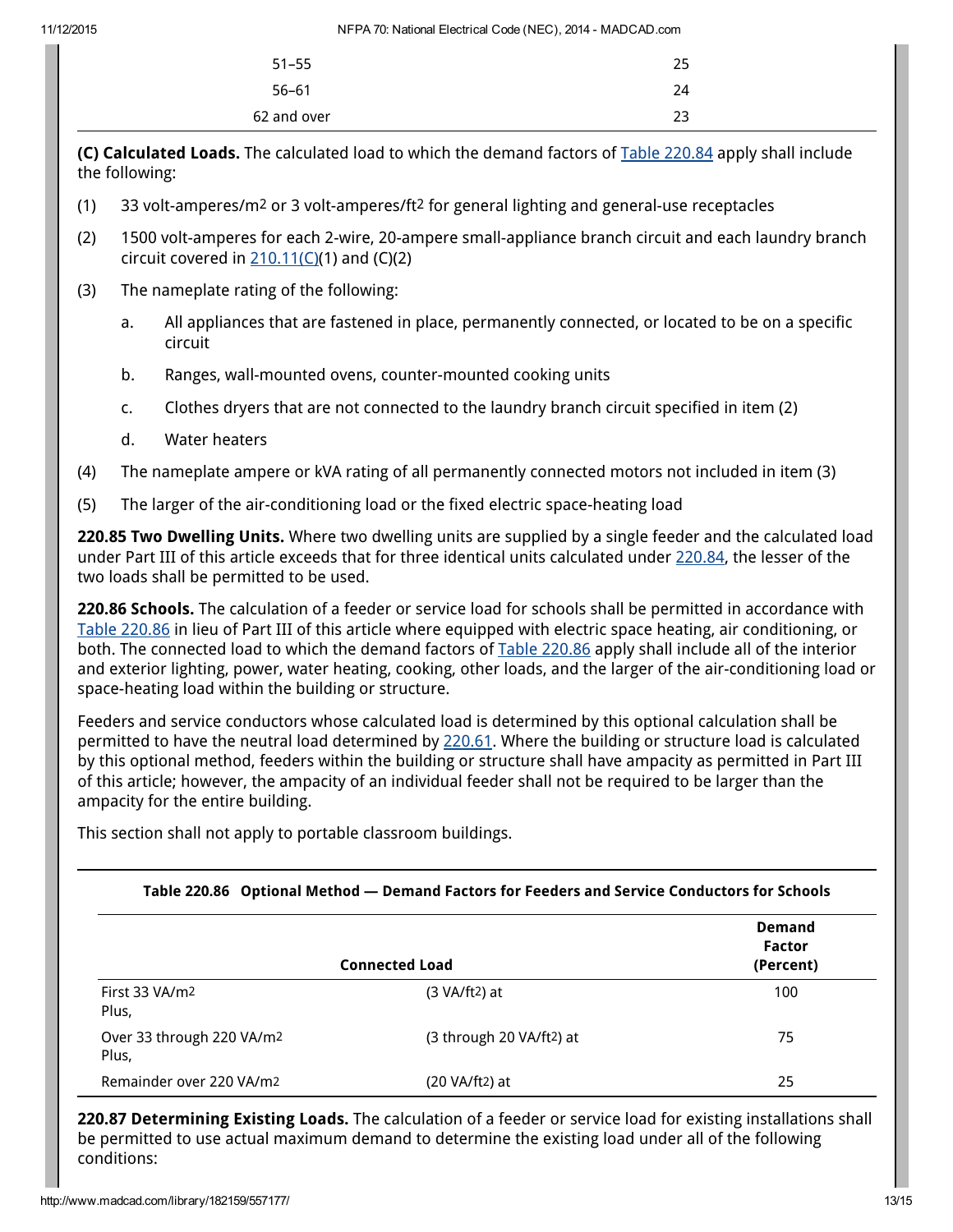(1) The maximum demand data is available for a 1-year period.

Exception: If the maximum demand data for <sup>a</sup> 1-year period is not available, the calculated load shall be permitted to be based on the maximum demand (measure of average power demand over <sup>a</sup> 15 minute period) continuously recorded over <sup>a</sup> minimum 30-day period using <sup>a</sup> recording ammeter or power meter connected to the highest loaded phase of the feeder or service, based on the initial loading at the start of the recording. The recording shall reflect the maximum demand of the feeder or service by being taken when the building or space is occupied and shall include by measurement or calculation the larger of the heating or cooling equipment load, and other loads that may be periodic in nature due to seasonal or similar conditions.

- (2) The maximum demand at 125 percent plus the new load does not exceed the ampacity of the feeder or rating of the service.
- (3) The feeder has overcurrent protection in accordance with [240.4](http://www.madcad.com/library/182159/557180/#nfc_70_2014_ID000070045194), and the service has overload protection in accordance with [230.90](http://www.madcad.com/library/182159/557179/#nfc_70_2014_ID000070046475).

220.88 New Restaurants. Calculation of a service or feeder load, where the feeder serves the total load, for a new restaurant shall be permitted in accordance with Table 220.88 in lieu of Part III of this article.

The overload protection of the service conductors shall be in accordance with [230.90](http://www.madcad.com/library/182159/557179/#nfc_70_2014_ID000070046475) and [240.4.](http://www.madcad.com/library/182159/557180/#nfc_70_2014_ID000070045194)

Feeder conductors shall not be required to be of greater ampacity than the service conductors.

Service or feeder conductors whose calculated load is determined by this optional calculation shall be permitted to have the neutral load determined by 220.61.

| Table 220.88 Optional Method - Permitted Load Calculations for Service and Feeder Conductors for New<br><b>Restaurants</b> |                               |                                    |
|----------------------------------------------------------------------------------------------------------------------------|-------------------------------|------------------------------------|
| <b>All Electric Restaurant</b><br><b>Total Connected</b>                                                                   |                               | <b>Not All Electric Restaurant</b> |
| Load (kVA)                                                                                                                 | <b>Calculated Loads (kVA)</b> | <b>Calculated Loads (kVA)</b>      |
| $0 - 200$                                                                                                                  | 80%                           | 100%                               |
| 201-325                                                                                                                    | 10% (amount over 200) + 160.0 | 50% (amount over 200) + 200.0      |
| 326-800                                                                                                                    | 50% (amount over 325) + 172.5 | 45% (amount over 325) + 262.5      |
| Over 800                                                                                                                   | 50% (amount over 800) + 410.0 | 20% (amount over 800) + 476.3      |

Note: Add all electrical loads, including both heating and cooling loads, to calculate the total connected load. Select the one demand factor that applies from the table, then multiply the total connected load by this single demand factor.

### V. Farm Load Calculations

220.100 General. Farm loads shall be calculated in accordance with Part V.

### 220.102 Farm Loads — Buildings and Other Loads.

(A) Dwelling Unit. The feeder or service load of a farm dwelling unit shall be calculated in accordance with the provisions for dwellings in Part III or IV of this article. Where the dwelling has electric heat and the farm has electric grain-drying systems, Part IV of this article shall not be used to calculate the dwelling load where the dwelling and farm loads are supplied by a common service.

(B) Other Than Dwelling Unit. Where a feeder or service supplies a farm building or other load having two or more separate branch circuits, the load for feeders, service conductors, and service equipment shall be calculated in accordance with demand factors not less than indicated in Table 220.102.

| Table 220.102 Method for Calculating Farm Loads for Other Than Dwelling Unit |                             |
|------------------------------------------------------------------------------|-----------------------------|
| <b>Ampere Load at 240 Volts Maximum</b>                                      | <b>Demand Factor</b><br>(%) |